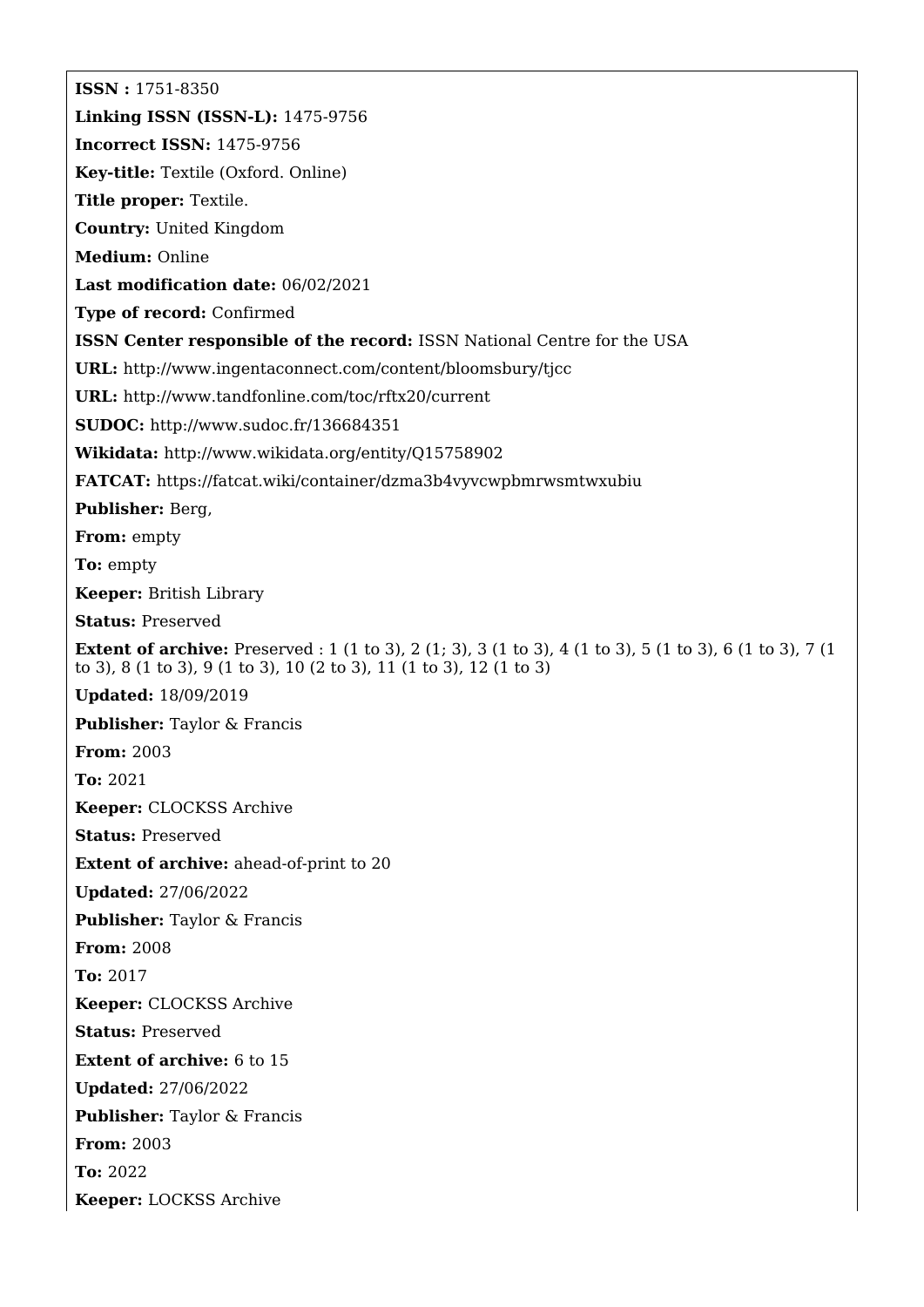**Status:** In Progress **Extent of archive:** 1 to 7, 19, 20 **Updated:** 27/06/2022 **Publisher:** Bloomsbury Publishing **From:** 2003 **To:** 2014 **Keeper:** LOCKSS Archive **Status:** Preserved **Extent of archive:** 1 to 12 **Updated:** 27/06/2022 **Publisher:** Taylor & Francis **From:** 2010 **To:** 2020 **Keeper:** LOCKSS Archive **Status:** Preserved **Extent of archive:** 8 to 18 **Updated:** 27/06/2022 **Publisher:** Taylor & Francis **From:** 2010 **To:** 2021 **Keeper:** Library of Congress **Status:** Preserved **Extent of archive:** 8 (1 to 3); 9 (1 to 3); 10 (1 to 3); 11 (1 to 3); 12 (1 to 3); 13 (1 to 3); 14 (1 to 3); 15 (1 to 4); 16 (1 to 4); 17 (1 to 4); 18 (1 to 4); 19 (1 to 3) **Updated:** 08/04/2022 **Publisher:** Taylor & Francis **From:** 2003 **To:** 2021 **Keeper:** National Digital Preservation Program, China **Status:** Preserved **Extent of archive:** Preserved : 1 (2, 3); 2 (1 to 3); 3 (1 to 3); 4 (1 to 3); 5 (1 to 3); 6 (1 to 3); 7 (1 to 3); 8 (1 to 3); 9 (1 to 3); 11 (1 to 3); 12 (1 to 3); 13 (1 to 3); 14 (1 to 3); 15 (1 to 4); 16 (1 to 4); 17 (1 to 4); 18 (1 to 4); 19 (1, 2) **Updated:** 15/04/2022 **Publisher:** Taylor & Francis Group **From:** 2016 **To:** 2022 **Keeper:** Portico **Status:** Preserved **Extent of archive:** Preserved : 14 (2, 3); 15 (1 to 4); 16 (1 to 4); 17 (1 to 4); 18 (1 to 4); 19 (1 to 4); 20 (1, 2) **Updated:** 04/06/2022